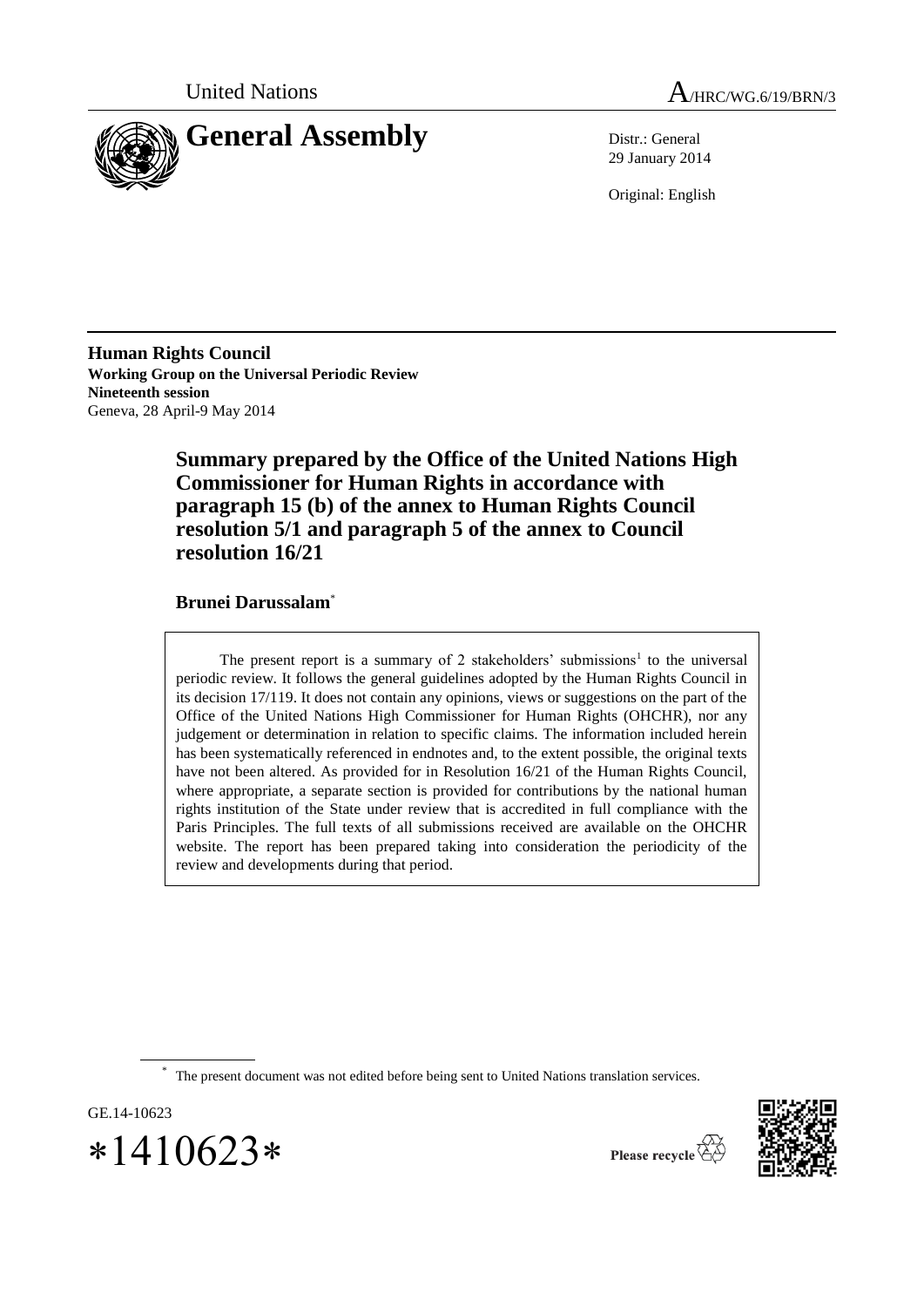# **Information provided by other stakeholders**

## **Implementation of international human rights obligations**

### **1. Right to life, liberty and security of the person**

1. CRIN stated that in Brunei Darussalam, children may be lawfully sentenced to life imprisonment and corporal punishment for offences committed while under the age of 18. More specifically, CRIN noted that there was no explicit prohibition on life imprisonment for persons under the age of 18 in Brunei Darussalam and children could be sentenced to detention at the pleasure of His Majesty the Sultan and Yang di-Pertuan, an indeterminate sentence that may extend for the rest of a person's life.<sup>2</sup>

2. CRIN noted that corporal punishment in the form of whipping was lawful as a sentence for males convicted of a criminal offence. For boys below the age of 18, only the High Court is empowered to order the penalty.<sup>3</sup>

3. In this connection, CRIN specified that the Penal Code provided for the sentence of whipping for a wide range of offences. Whipping was also permitted as a criminal penalty under the Children Order 2000, the intoxicating Substances Act 1992, the Arms and Explosives Act 1927 and Rules 1928, the Misuse of Drugs Act 1978, the Public Order Act 1983, the Kidnapping Act 1992 and the Women and Girls Protection Act 1972. CRIN further stated that the Common Gaming Houses Act 1920 contained a specific provision for the whipping of young boys. The Unlawful Carnal Knowledge Act 1938 punished extramarital carnal knowledge of a girl under 16 by whipping up to 12 strokes of the rattan for a youthful offender.<sup>4</sup>

4. In addition, CRIN noted that persons aged 8 to 17 might be whipped up to 18 strokes under the Criminal Procedure Code. The whipping must be inflicted on the part of the body directed by the Permanent Secretary, Office of the Prime Minister, and, for a youthful offender, with a light rattan "in the way of school discipline". Whipping should not be imposed on females. A medical officer or hospital assistant must be present and must certify that the offender is fit to receive the punishment.<sup>5</sup>

5. Global Initiative to End All Corporal Punishment of Children (GIEACPC) noted that since the previous review in 2009, there had been no change in the legality of corporal punishment of children: it remains lawful in the home, in schools, in the penal system – as a sentence for crime and as a disciplinary measure in penal institutions – and in alternative care settings.<sup>6</sup>

6. According to GIEACPC, Article 89 of the Penal Code 1951 states that, with certain exceptions, "nothing which is done in good faith for the benefit of a person under 12 years of age by consent, either express or implied, of the guardian or other person having lawful charge of that person, is an offence by reason of any harm which it may cause, or be intended by the doer to cause, or be known by the doer to be likely to cause, to that person". Article 28 of the Children and Young Persons Act 2006 (in force 2010) punishes child abuse which causes injury, which under article 2 must be "substantial and observable." As such, GIEACPC noted that the Act did not prohibit all corporal punishment.<sup>7</sup>

7. GIEACPC further noted that corporal punishment was lawful for boys. During the UPR in 2009, the Government stated that corporal punishment had been prohibited in schools since 1984. However, the Education (School Discipline) Regulations 2004, under the Education Act 2003, prohibited corporal punishment for girls but it provided that "corporal punishment of male pupils by a teacher or other member of the staff shall be in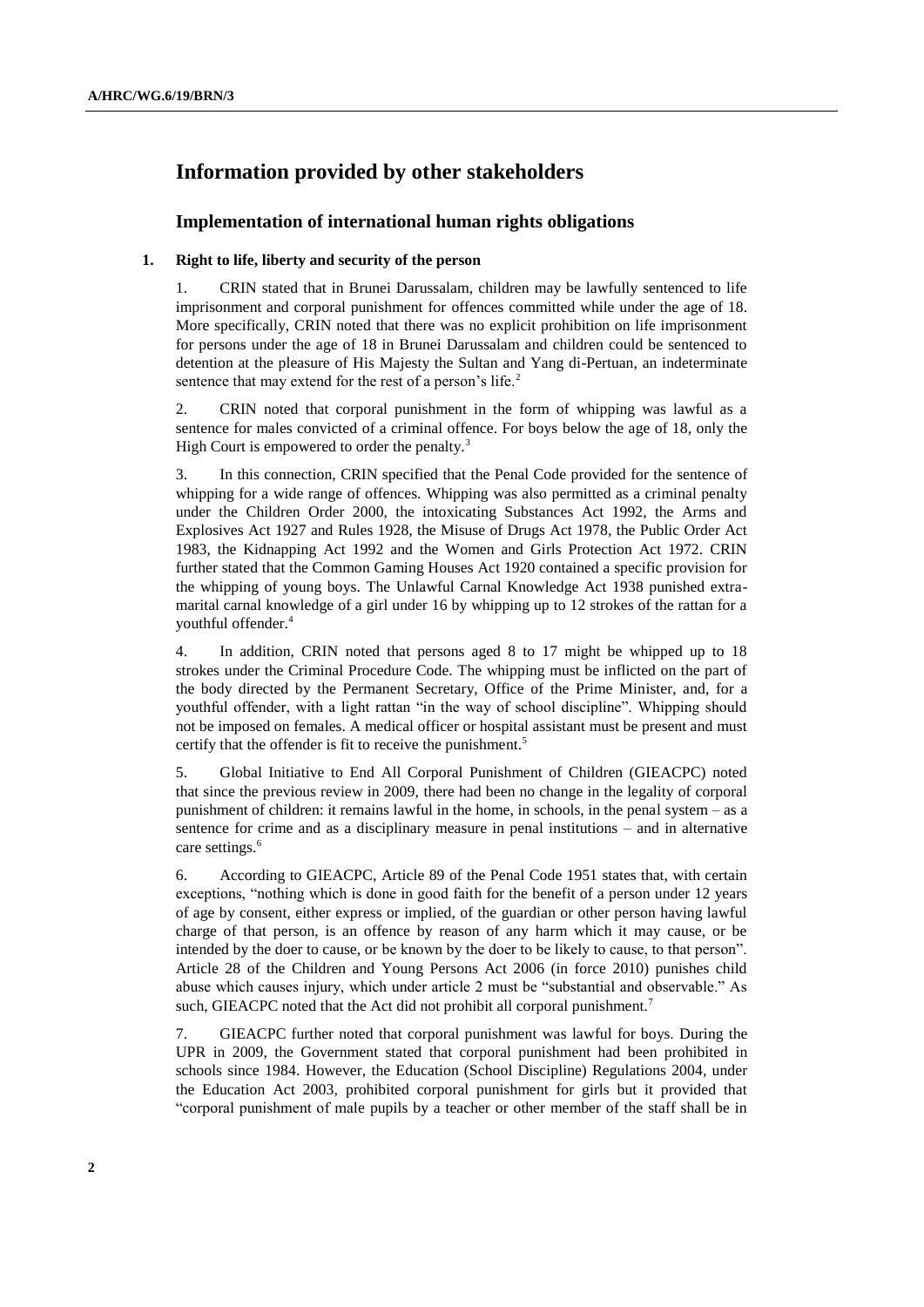accordance with and subject to a directive on corporal punishment issued by the Ministry" and "a record of all punishments imposed or meted out shall be kept confidential in a form approved by the Registrar General". According to article 6, "the power of inflicting corporal punishment shall not be delegated to any person other than a registered teacher". The Compulsory Education Act 2007 and the Compulsory Religious Education Act 2012 are silent on the issue.<sup>8</sup>

8. In addition, GIEACPC stated that corporal punishment was explicitly prohibited in child care centres in article 17 of the Child Care Centres Act 2006. But there was no prohibition of corporal punishment in other forms of care.<sup>9</sup>

9. CRIN recommended that Brunei Darussalam: 1) explicitly prohibit sentences of corporal punishment and life imprisonment in Brunei Darussalam, including detention at the Pleasure of His Majesty the Sultan and Yang Di-Pertuan, under all systems of justice and without exception to ensure full compliance with international standards; 2) raise the minimum age of criminal responsibility; and 3) provide disaggregated data about sentences handed down to children by offence committed and date, as well as information about children in detention, including gender, age and length of time spent in pre-trial detention in each case.<sup>10</sup>

10. GIEACPC recommended that legislation be enacted in Brunei Darussalam to explicitly prohibit corporal punishment of children in all settings, including the home, as a matter of priority.<sup>11</sup>

#### **2. Administration of justice and the rule of law**

11. CRIN further noted that the main laws governing juvenile justice are the Penal Code 1952, the Criminal Procedure Code 1951 and the Children and Young Persons Order 2006. In addition, CRIN stated that the Children and Young Persons Order defined a child as those under 14 years of age, a juvenile as aged 7-17 and a young person as 14-17. The Criminal Procedure Code defined a youthful offender as those between 8-17 years of age. The minimum age of criminal responsibility was set at  $7<sup>12</sup>$ 

12. CRIN recommended that Brunei Darussalam: 1) raise the minimum age of criminal responsibility; and 2) provide disaggregated data about sentences handed down to children by offence committed and date, as well as information about children in detention, including gender, age and length of time spent in pre-trial detention in each case.<sup>13</sup>